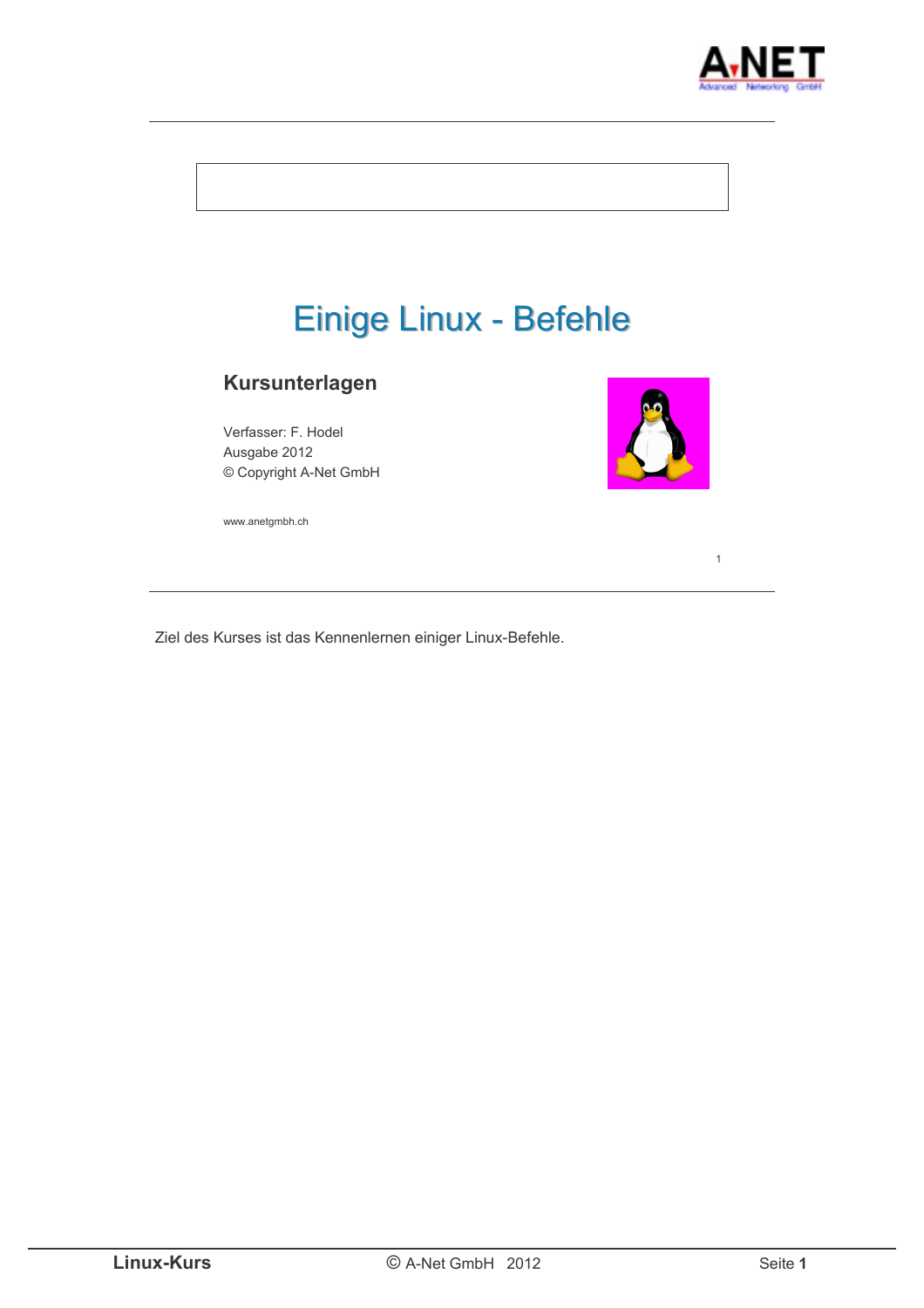



Jede Datei gehört einem Benutzer und einer Gruppe. Die Berechtigung unterscheidet zwischen Besitzer, die Gruppe und allen anderen "(the World").

Für jedes dieser Elemente gibt es drei Rechte:

- r für Lesen
- w für Schreiben

- x für Ausführen (Programme müssen also nicht xxx.exe heissen, sondern das x-gesetzt haben).

An erster Stelle steht noch, ob es sich um ein Directory (d) oder einen Link(l =Verknüpfung) handelt. Ausserdem kann es noch ein Character- oder Block Device sein (Gerät das einzelne Buchstaben oder ganze Blöcke empfangen kann).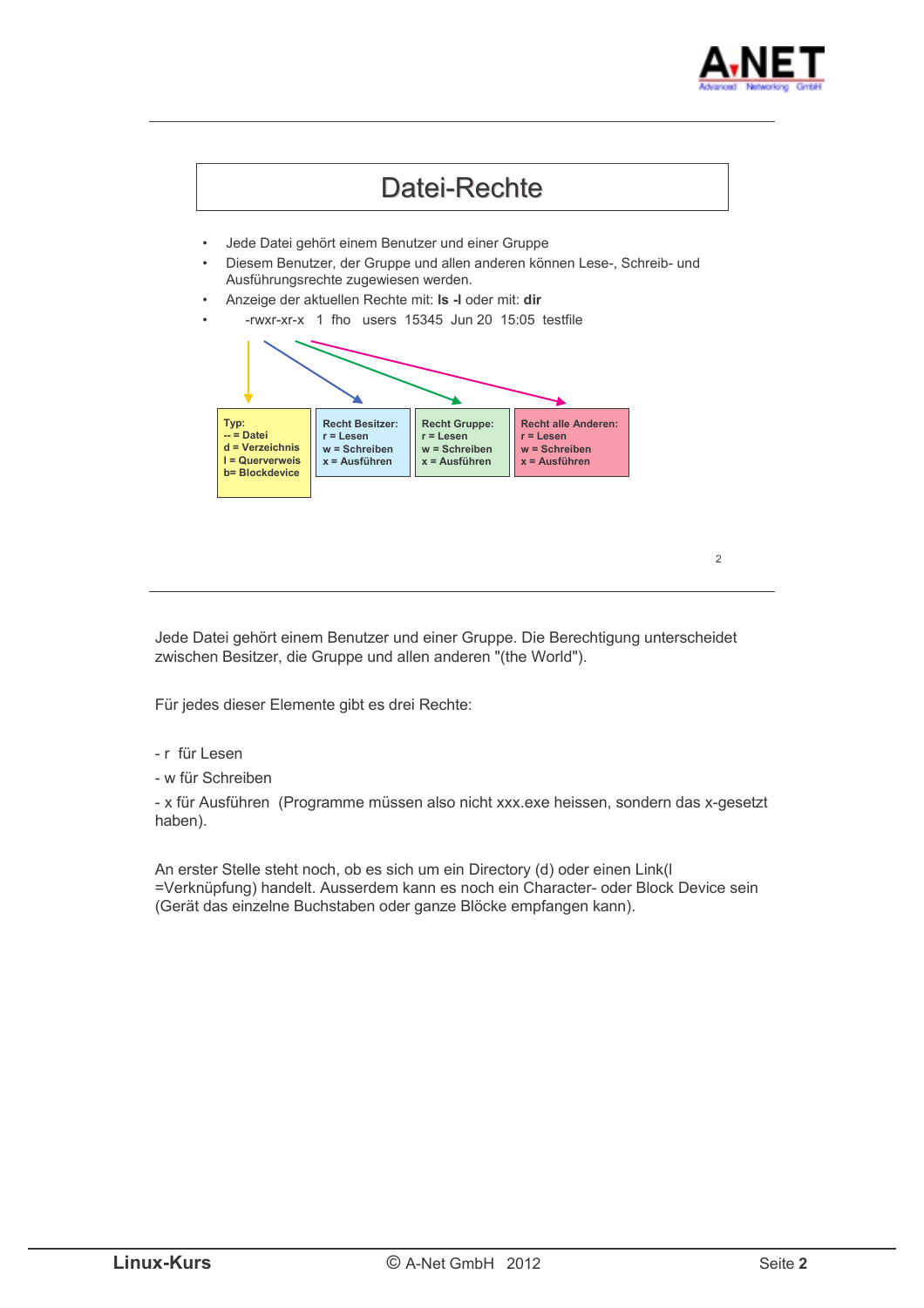



Jede Datei hat einen Besitzer und eine Gruppe. Beide können geändert werden, wobei der neue Besitzer Mitglied der Gruppe sein muss.

Die Ziffernform der Berechtigungen wird bei jeder Datei bei den Befehlen angezeigt:

- dir

 $|s -$ 

Die Berechtigungen können mit dem Befehl chmod angepasst werden. Dies kann per Ziffer oder Buchstaben angegeben werden:

- 4 für Read

- 2 für Write

- 1 für Execute

Also<sup>-</sup>

 $7 = 4 + 2 + 1 = r$  $6 = 4 + 2 = rw$  $5 = 4 + 1 = rx$ 

Berechtigungen für ein Verzeichnis mit allen Unterverzeichnissen ändern (rekursiv):

chmod 775 /test/ -R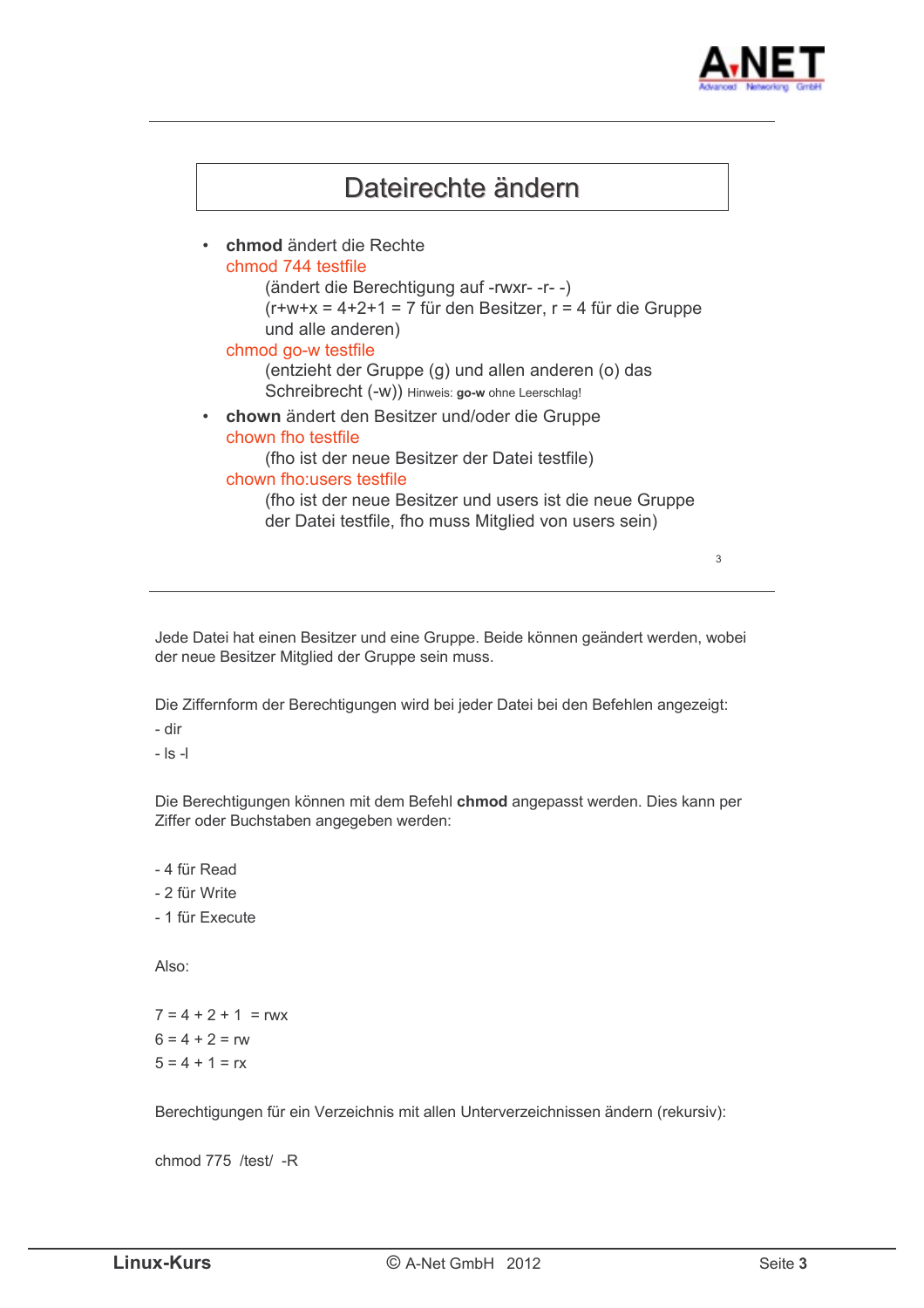



Absolute Pfade geben immer den vollständigen Pfad bis zu Date an. Das ist zwar länger, aber die Datei wird immer korrekt gefunden. Relative Pfade beginnen beim aktuellen Verzeichnis (pwd print working directory). Sie sind kürzer oder können gar ganz fehlen. wenn die Datei im aktuellen Verzeichnis ist. Allerdings wird die Datei nicht mehr gefunden, wenn ich das aktuelle Verzeichnis ändere.

Die Logik ist unter Windows genau gleich, es müssen lediglich die / durch einen \ ersetzt werden.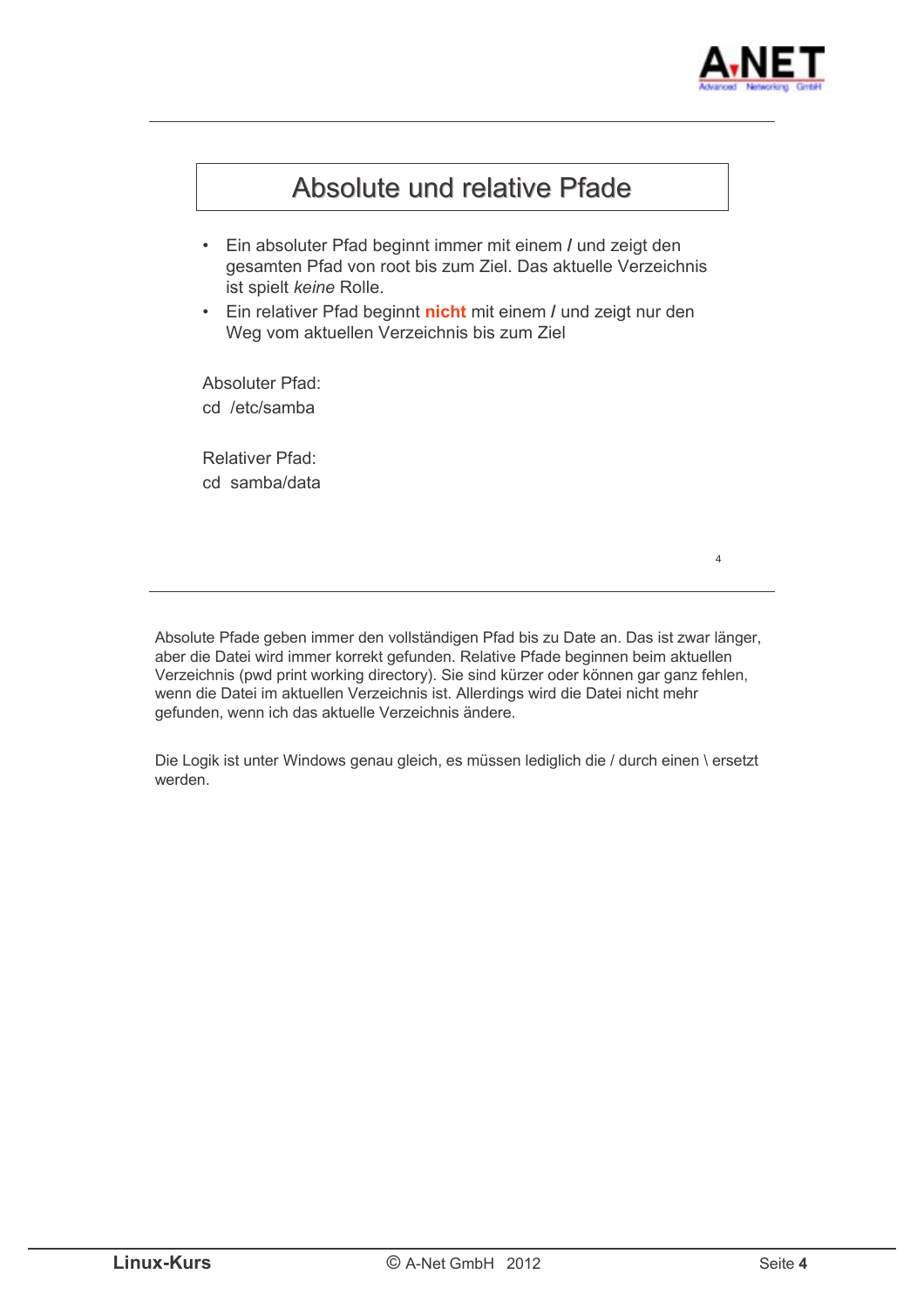



Der Copy-Befehl cp kann Dateien kopieren auf einen neuen Namen, auf Wunsch auch gleich in ein neues Verzeichnis.

Move (mv) kann Dateien in ein anderes Verzeichnis verschieben oder einfach den Namen ändern.

Remove (rm) kann Dateien und ganze Verzeichnisse löschen, auch Rekurisv. Vorsicht: tun Sie dies nicht als root im /-Verzeichnis, so löschen Sie das ganze System!

Ein einzelnes Verzeichnis kann mit rmdir gelöscht werden (darf dann keine Unterverzeichnisse haben).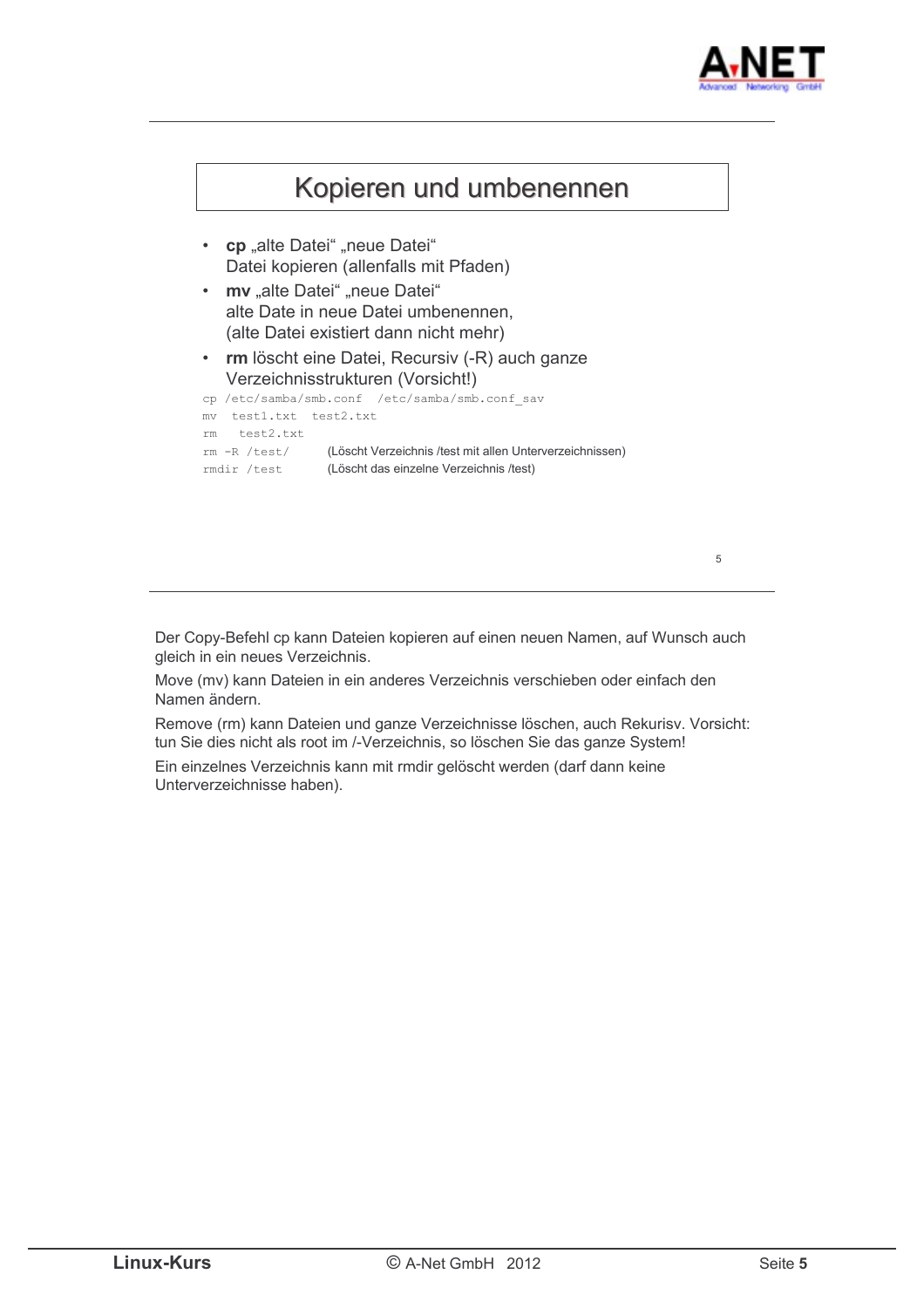



find dient zum auffinden von Dateien. Damit kann im aktuellen Verzeichnis oder einem anderen Verzeichnis gesucht werden. Man kann auch in allen Unterverzeichnissen suchen lassen (was einige Zeit dauern kann) oder die Suchtiefe begrenzen, so dass z.B. nur in diesem Verzeichnis und der ersten Stufe Unterverzeichnisse gesucht wird.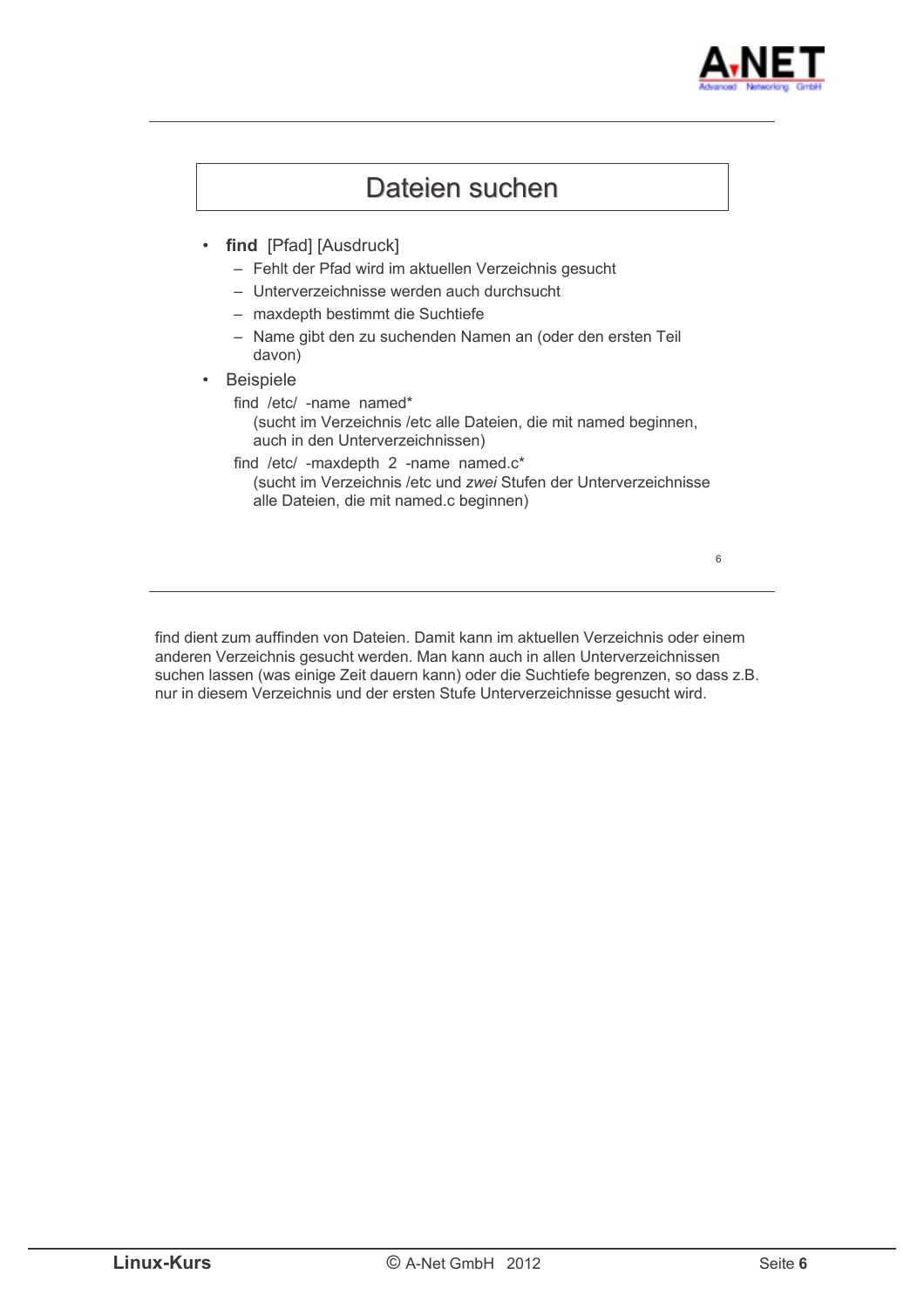



Auch im Inhalt der Dateien kann gesucht werden.

grep zeigt alle Zeilen einer Datei an, die einen bestimmten Begriff enthalten, egal ob am Anfagn der Zeile oder weitehinten. Dies mach eher nur Sinn bei Text-Dateien.

cat listet die ganze Datei auf (wie type unter Windows). Wenn die Datei grösser ist, sollte mit einer Pipe (|) der Filter more oder less nachgeschaltet werden. So hält die Anzeige bei jeder Seite an. less gestattet auch das Zurückblättern. Zum Beenden von less dient wie beim Editor vi: [Esc] : q [Enter]

tail eignet sich zur Verfolgung der aktuellsten Meldungen in Log-Dateien, es zeigt immer das aktuelle Ende der Datei an. Beendet wird es mit [Ctrl] + c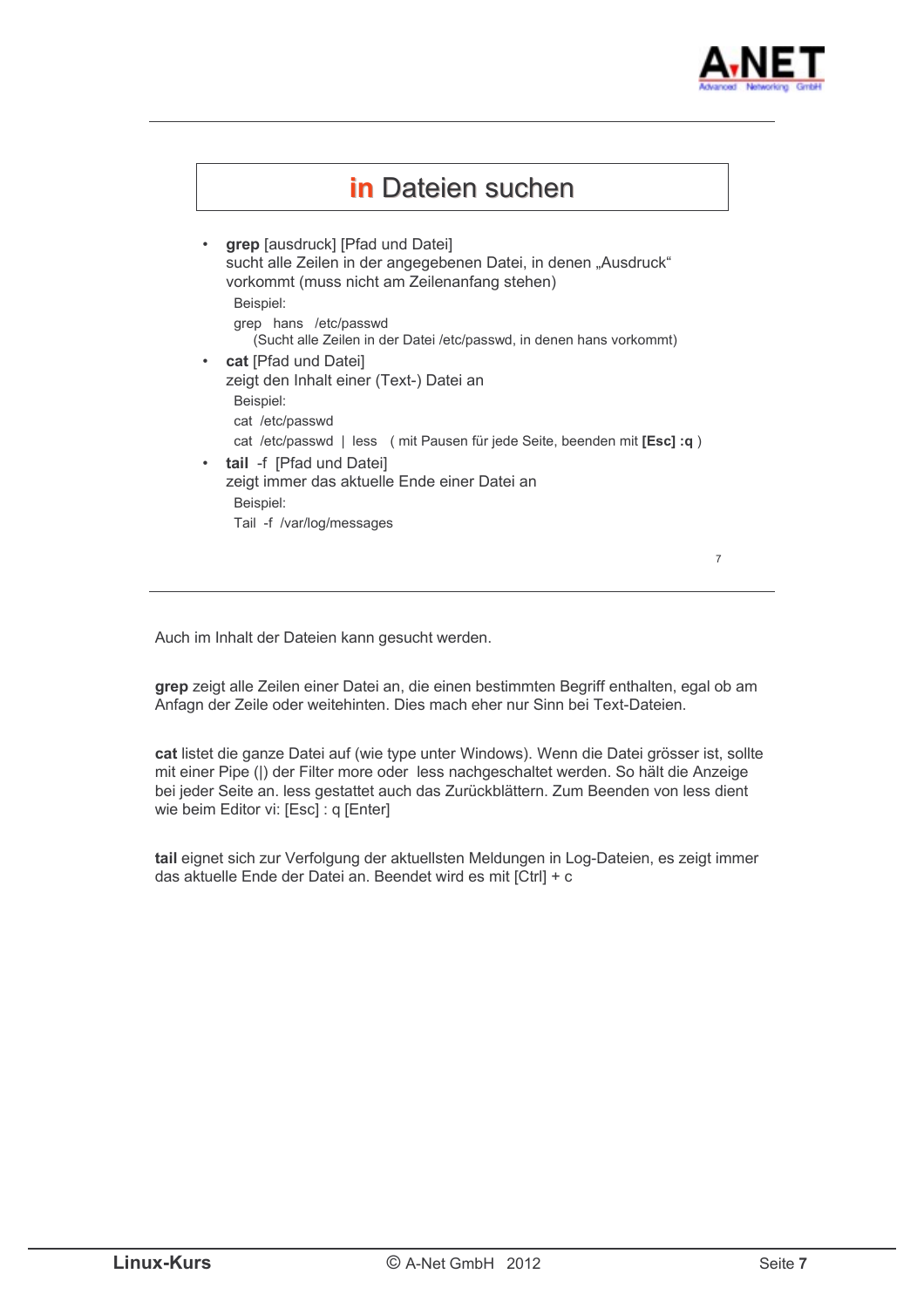



Eine Datei mit Text-Inhalt kann mit echo erstellt werden. Dies eignet sich etwa zum Schreiben von Log-Dateien und Test-Dateien. Die Funktion ist übrigens unter Windows genau gleich vorhanden. Wird als Umleitsymbol > verwendet, wird die Datei in jedem Fall neu erstellt (das heisst, wenn sie bereits besteht, wird sie überschrieben). Mit dem Symbol >> wird der neue Inhalt hinten an die bestehende Datei angefügt.

Touch wird oft verwendet um das Änderungsdatum aller Dateien einer neuen Programmversion mit dem gleich Datum zu versehen.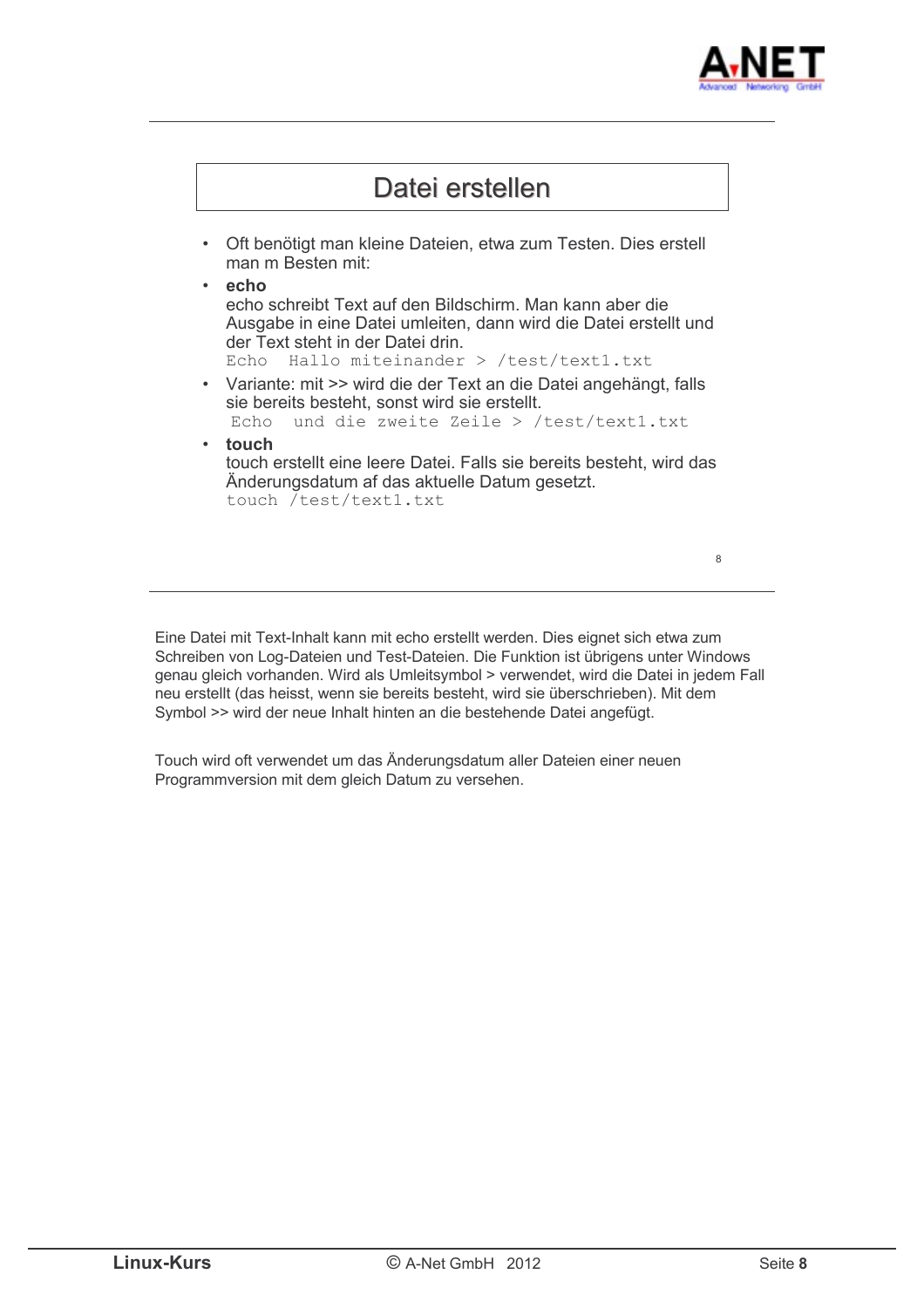

# ifconfig

- Konfiguration der Netzwerkschnittstellen (LAN, WLAN)
- Benötigt root-Rechte (sonst: "Befehl nicht gefunden")

```
Beispiele:
Ifconfia
                      (zeigt aktuelle Konfiguration an)
ifconfig eth0 192.168.112.43 netmask 255.255.255.0 (setzt IP)
ifconfig eth0 down (stoppt die erste Ethernetkarte)
ifconfig eth0 up
                      (aktiviert die erste Ethernetkarte)
ifconfig eth0 hw ether 40:00:11:22:33:44 (Mac-Adresse ändern)
ifup eth0
                      (Kurzform zum Aktivieren)
dhcpcd -n eth0
                      (neue DHCP-Adresse für eth1 beziehen)
                      Vorsicht: dhcpcd nicht dhcpd! = Client Daemon
                                                                    \circ
```
ifconfig dient zur Konfiguration von LAN und WLAN-Schnittsellen. Beachten Sie, dass die Änderungen nur temporär sind, da normalerweise die Schnittstellen in /etc/init.d/network beim Booten definiert werden.

Hinweis zu VMWare: Wenn das Netzwerk unter VMWare nicht funktioniert, liegt da meist daran, dass das Image kopiert wurde. VMWare generiert dann für die (/virtuelle) Karte eine neune MAC-Adresse (was sinnvoll ist). In der Konfiguration ist dann aber immer noch die alte, geerbte Netzwerkkarte drin und die geht dann nicht. Die Lösung dazu ist:

-YaST starten (mit root-Passwort)

-Netzwerkgeräte → Netzwerkeinstellungen

Nun wird die geerbte Karte angezeigt. Man erkennt sie daran, dass man sie löschen kann, und genau das sollte man tun [Löschen]. Sofort erscheit dann die neue Karte (die man nicht löschen kann) und diese kann man nun via [Bearbeiten] konfigurieren mit DHCP oder einer fixen IP-Adresse.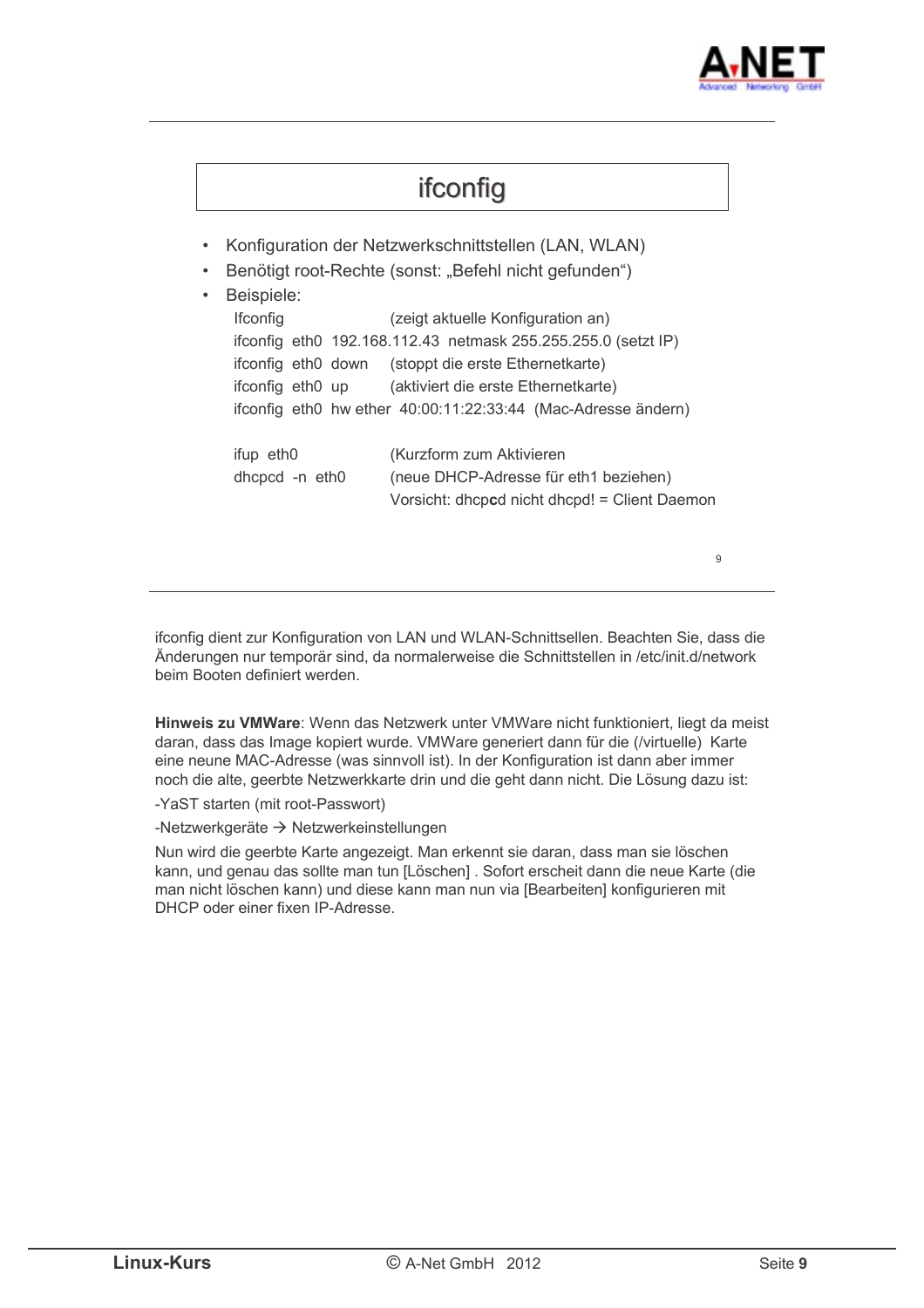

| <b>Job Control</b>                     |    |
|----------------------------------------|----|
| Prozesse<br>Prozessnummern<br>Runlevel |    |
|                                        | 10 |

Der erste Prozess, der vom Kernel gestartet wird ins das Programm init und erhält die Prozess-Nummer 0. Anschliessend werden vom System und schliesslich vom Benutzer weitere Prozesse gestartet, die alle eine eindeutige Prozessnummer PID erhalten.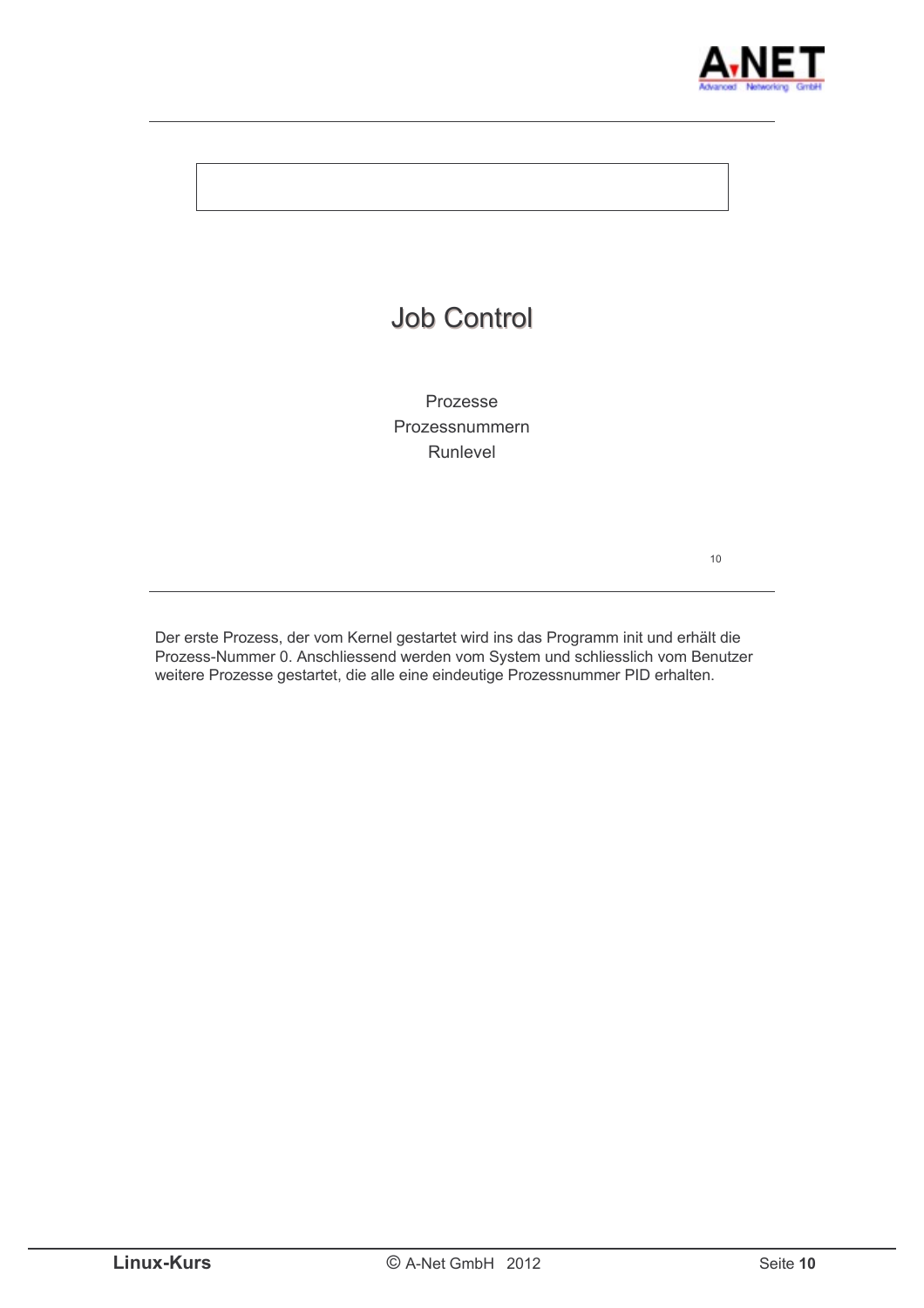



top eignet sich zur aktuellen Anzeige der momentan aktiven Prozesse. Die Anzeige ändert so, dass immer der belastendste Prozess zuoberst erscheint.

ps zeigt alle Prozesse an. Da diese recht viele sein können ist es sinnvoll mit dem more oder less Filter zu arbeiten

kill kann einen beliebigen Prozess abschiessen. Dies ist keine normale Beendigung und man sollte sich die Konsequenzen vorher überlegen.

xkill ist die grafische Variante von kill und eignet sich für grafische Programme, nicht für Hintergrundprogramme.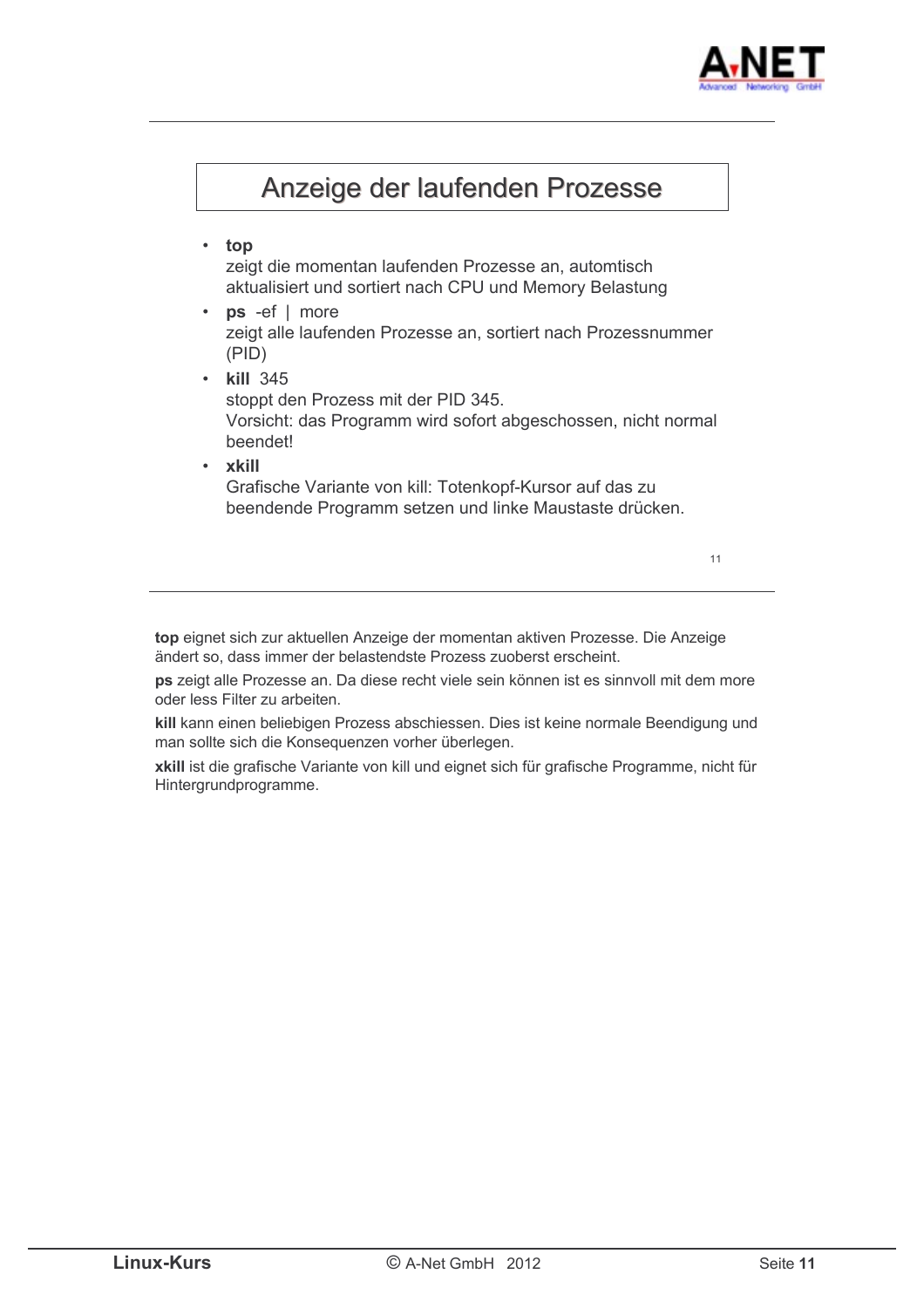

## Testen, ob ein Prozess läuft

- Funktionen sind im Verzeichnis /etc/init.d
- Meistens mehrere Funktionen verfügbar:
	- $-$  start (Dienst starten)
	- (Dienst beenden)  $-$  stop
	- (Dienst neu starten, z.B. nach Neukonfiguration)  $-$  restart
	- $-$  reload (Konfiguration neu einlesen)
	- $-$  status (Abfragen, ob Dienst läuft)
- Beispiele /etc/init.d/smb status (läuft der Samba smb Dienst?) /etc/init.d/nscd stop (Name Server Cache Dienst stoppen) (Variante bei SuSE, immer mit rc....) rcsmb status rcSuSEfirewall2 stop (Firewall stoppen)

 $12$ 

Alle Prozesse werden letztendlich von init gestartet. Die automatisch zu startenden Prozesse werden im Verzeichnis /etc/init.d eingetragen. Dies geschieht mit einem Script. Viele erlauben es. Prozesse zu starten, stoppen und neu-starten. Auch der Status lässt sich normalerweise abfragen.

Bei SuSE gibt es eine Abkürzung zu diesen Funktionen. Dies heissen rcxxxxx, also rc gefolgt vom Programm-Namen.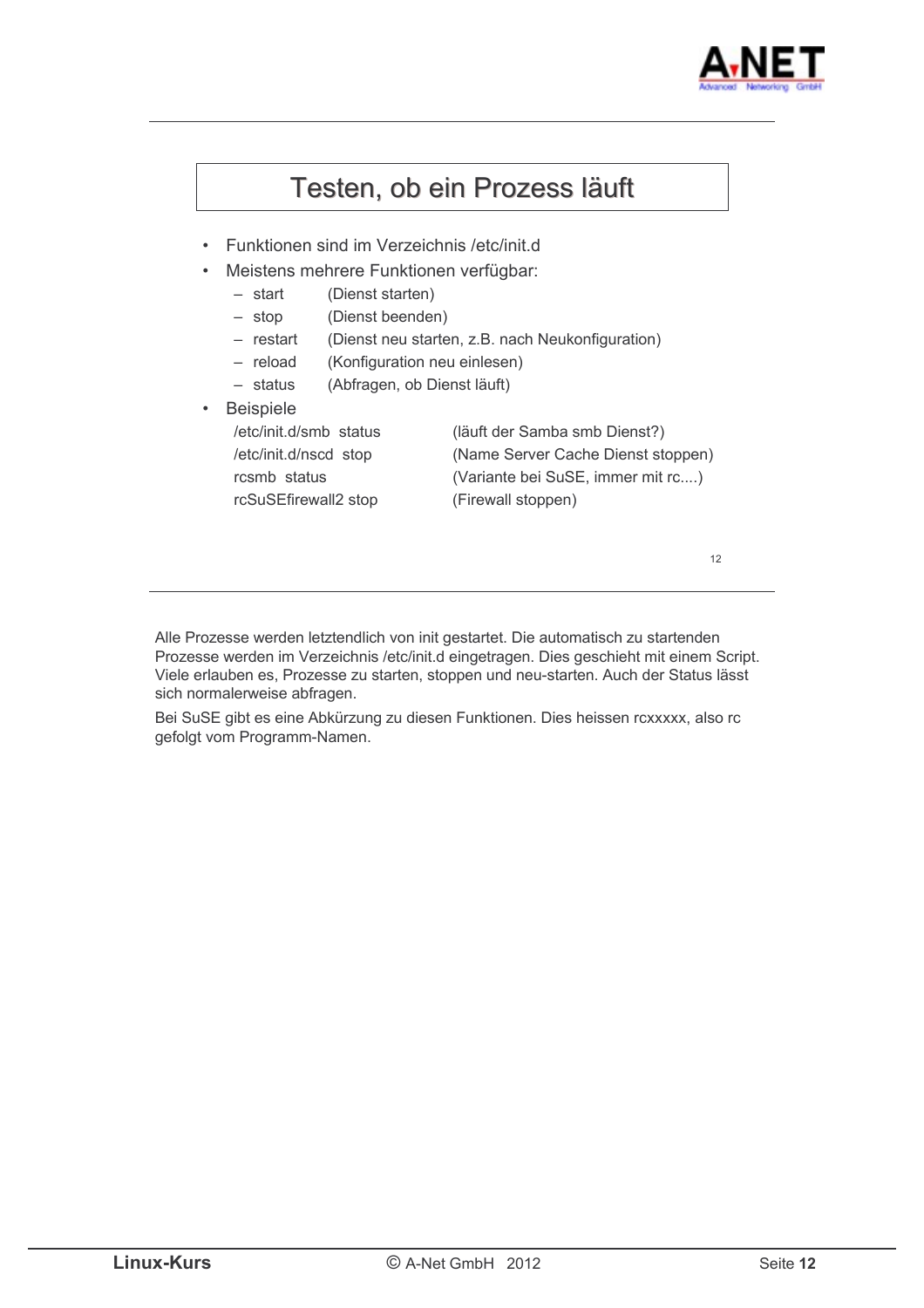



Shell-Befehle sind mächtig und eigenen sich - im Gegensatz zu einer grafischen Oberfläche – sehr gut zum Automatisieren. Wir lernen einige wichtige Befehl kurz kennen. Die möglichen Parameter kann man sich anzeigen lassen mit man befehl, also  $Z.B.:$ 

man rsync

Beendet wird die Anzeige mit [Esc] : q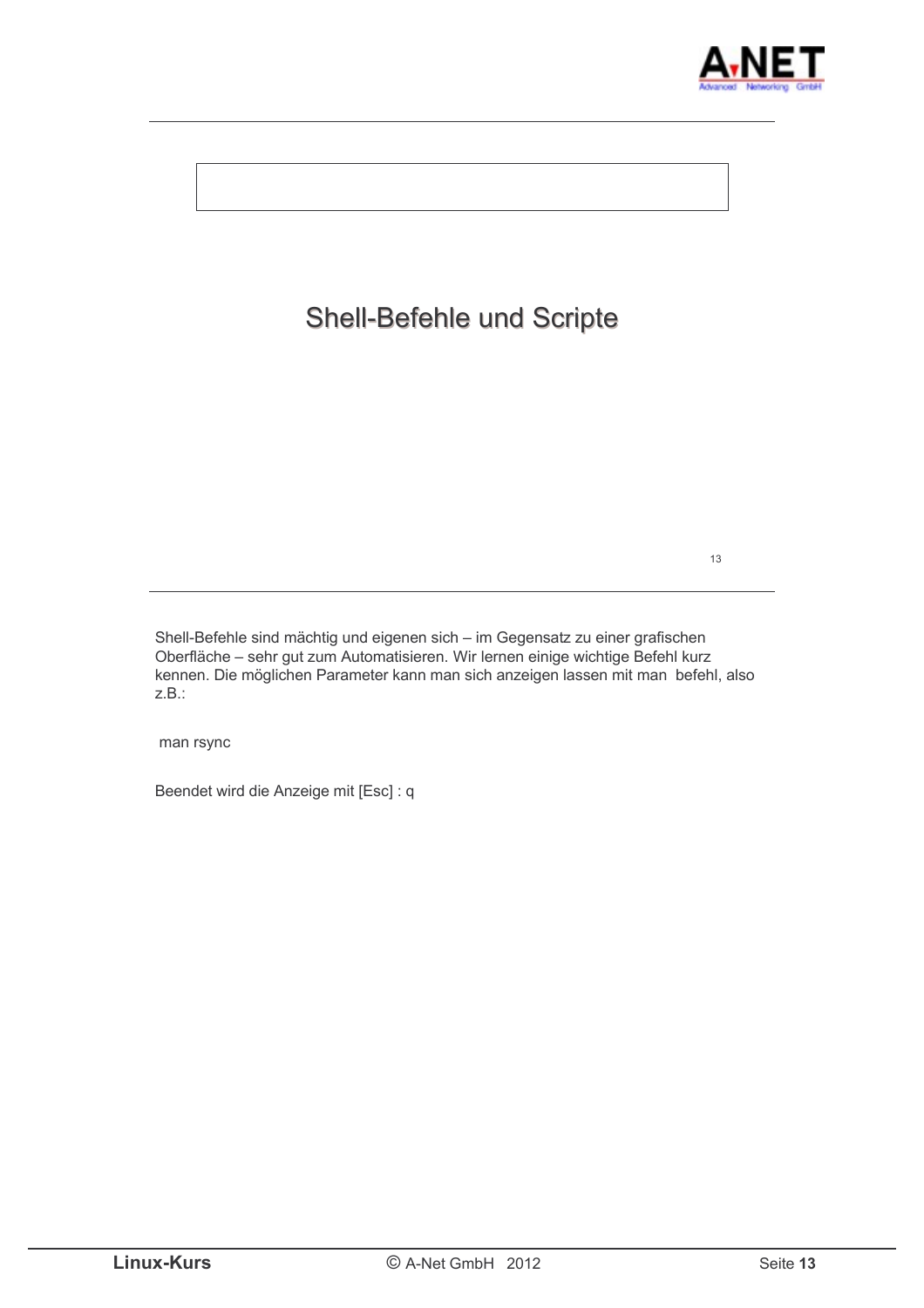



Unter Linux kann man einem Benutzer verschiedene Shell's zur Verfügung stellen. Am häufigsten wird die Bourne-Shell bash benutzt. Die Funktionen können ie Shell unterschiedlich sein. Deshalb wird in einem Script auf der ersten Zeile angegeben, mit welcher Shell es laufen soll.

Wenn das Script mit einem Editor (z.B. vi) erstellt wird, entsteht eine Text-Datei. Dies kann so nicht ausgeführt werden. Deshalb muss dem Script das Execute-Bit gesetzt werden, erst dann lässt es sich aufrufen. Die kann mit dem Befehl chmod erreicht werden. Anders als unter Windows spielt die File-Extension keine Rolle. Die Datei kann also heissen, wie sie will. Viele Leute benutzen die Extension .sh.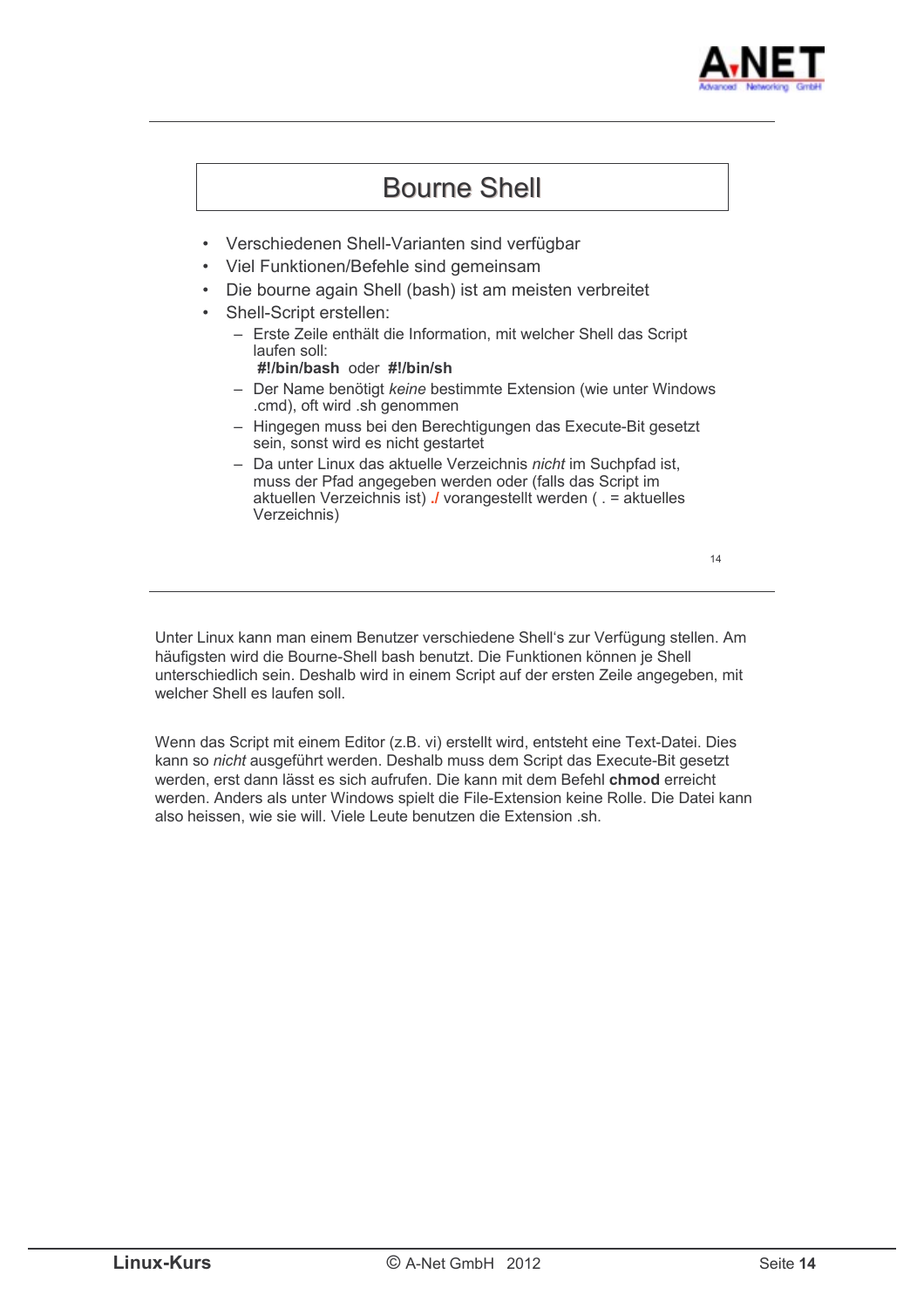



Programme müssen oft für unterschiedliche Daten benutz werden. Da sind Variable wichtig. Die Variablen werden definiert mit einer Zuweisung (i=xxxxx) und wieder abgerufen mit ihrem jeweiligen Namen mit vorgestelltem \$-Zeichen (\$i). Mit Variablen kann man auch rechnen (wenn Zahlen drin sind).

Variablen-Namen müssen mit einem Buchstaben beginnen. Die Variablen \$1, \$2 etc. gibt es zwar auch, sie enthalten aber die dem Programm übergebenen Parameter.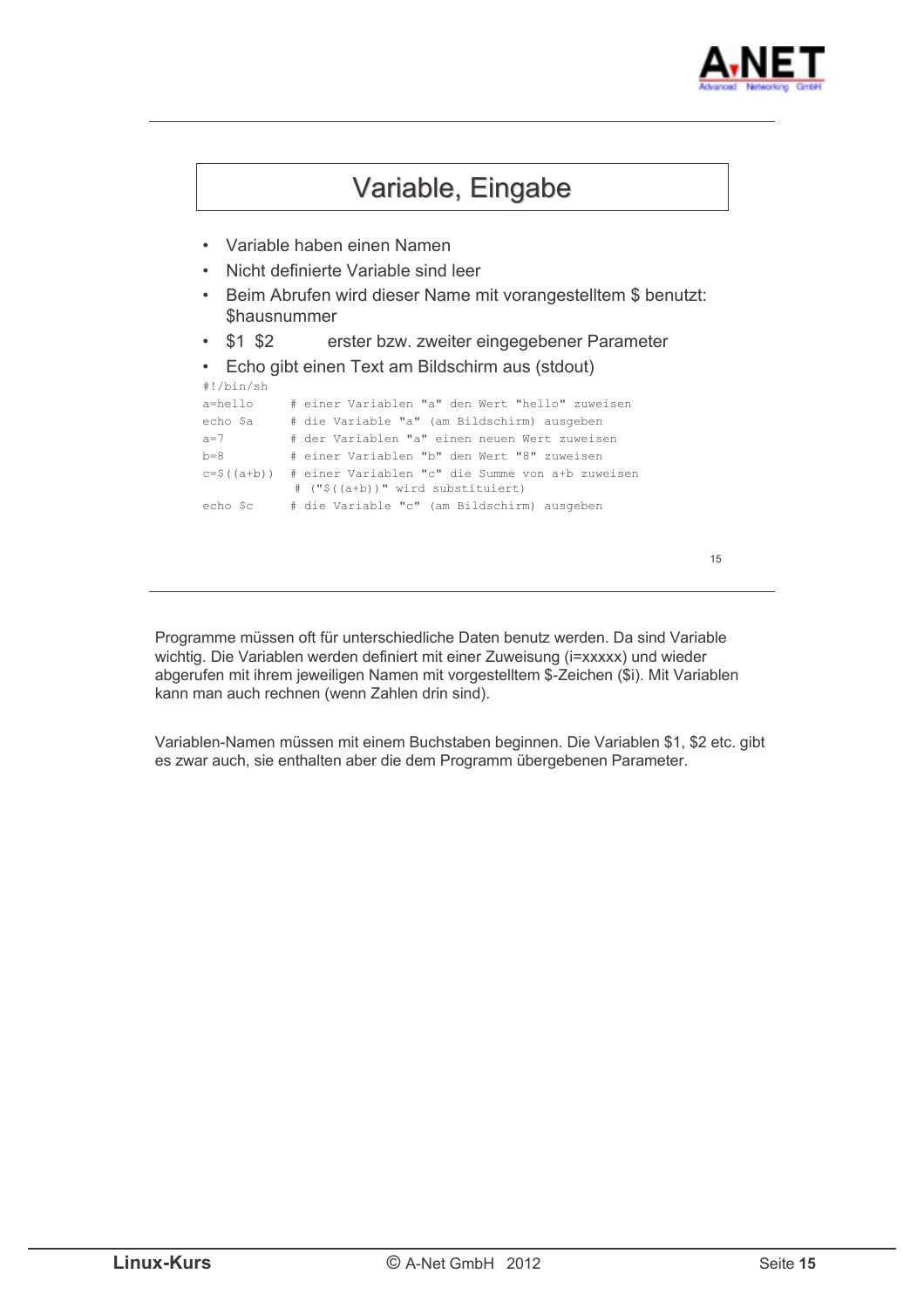

| Variable 2 |  |  |
|------------|--|--|
|            |  |  |

#### • Variable Zusammensetzen

|                                  | h=hoch r=runter l= #Weist den drei Variablen Werte zu,               |
|----------------------------------|----------------------------------------------------------------------|
|                                  | #wobei 1 einen leeren Wert erhält.                                   |
| $echo$ $$$ {h} sprunq<br>werden, | #Gibt hochsprung aus. Die Klammern müssen gesetzt                    |
|                                  | #damit h als Variablenname erkannt werden kann.                      |
| $echo$ $$h:-$r}$                 | #Gibt hoch aus, da die Variable h belegt ist.                        |
|                                  | #Ansonsten würde der Wert von r ausgegeben.                          |
| tmp                              | echo \${tmp:-`date`} #Gibt das aktuelle Datum aus, wenn die Variable |
|                                  | #nicht gesetzt ist. (Der Befehl date gibt das                        |
| Datum zurück)                    |                                                                      |
| $echo$ $$1:-$r}$<br>enthält.     | #Gibt runter aus, da die Variable 1 keinen Wert                      |
|                                  | #Gleichzeitig wird 1 der Wert von r zugewiesen.                      |
| echo \$1<br>hat wie r.           | #Gibt runter aus, da 1 jetzt den gleichen Inhalt                     |
|                                  |                                                                      |
|                                  |                                                                      |
|                                  | 16                                                                   |
|                                  |                                                                      |

Variablen kann man auch mit fixem Text oder anderen Variablen zusammensetzten. Standardmässig wird ein Leerschlag dazwischen eingefügt. Will man dies nicht, muss das Escape-Zeichen angegeben werden: \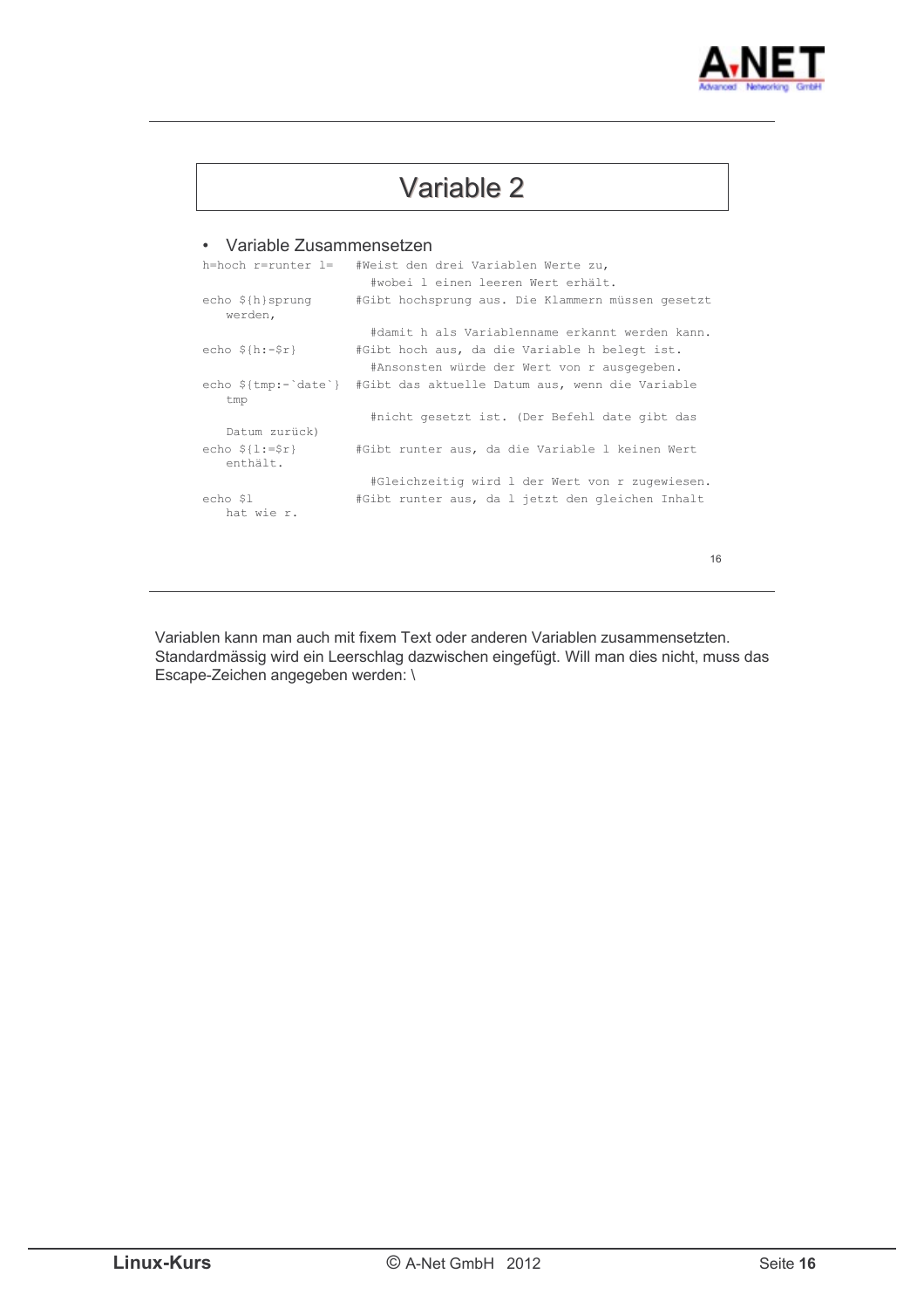

# **Muster (Parsing)** · Variabeln können analysiert werden  $\#!/bin/sh$ echo Mustererkennung echo. echo Alle Dateien, die mit m beginnen ls  $m^{\star}$ echo Alle Dateien, die mit a bis m beginnen ls  $[a-m]$ \* echo Alle Dateien, die mit a, m oder v beginnen  $ls [amv]$ \* echo Alle Dateiein, die NICHT mit m beginnen  $ls$  [!m]  $*$  $17$

Die eingegebenen Werte müssen meist analysiert werden (Parsing). So können z.B. Muster erkannt werden. Muster werden in [ ] angegeben werden. Ein vorangestelltes ! kehrt den Sinn um (Negation). Ein ? Steht für ein beliebiges Zeichen, ein Stern für mehrere beliebige Zeichen (auch keines).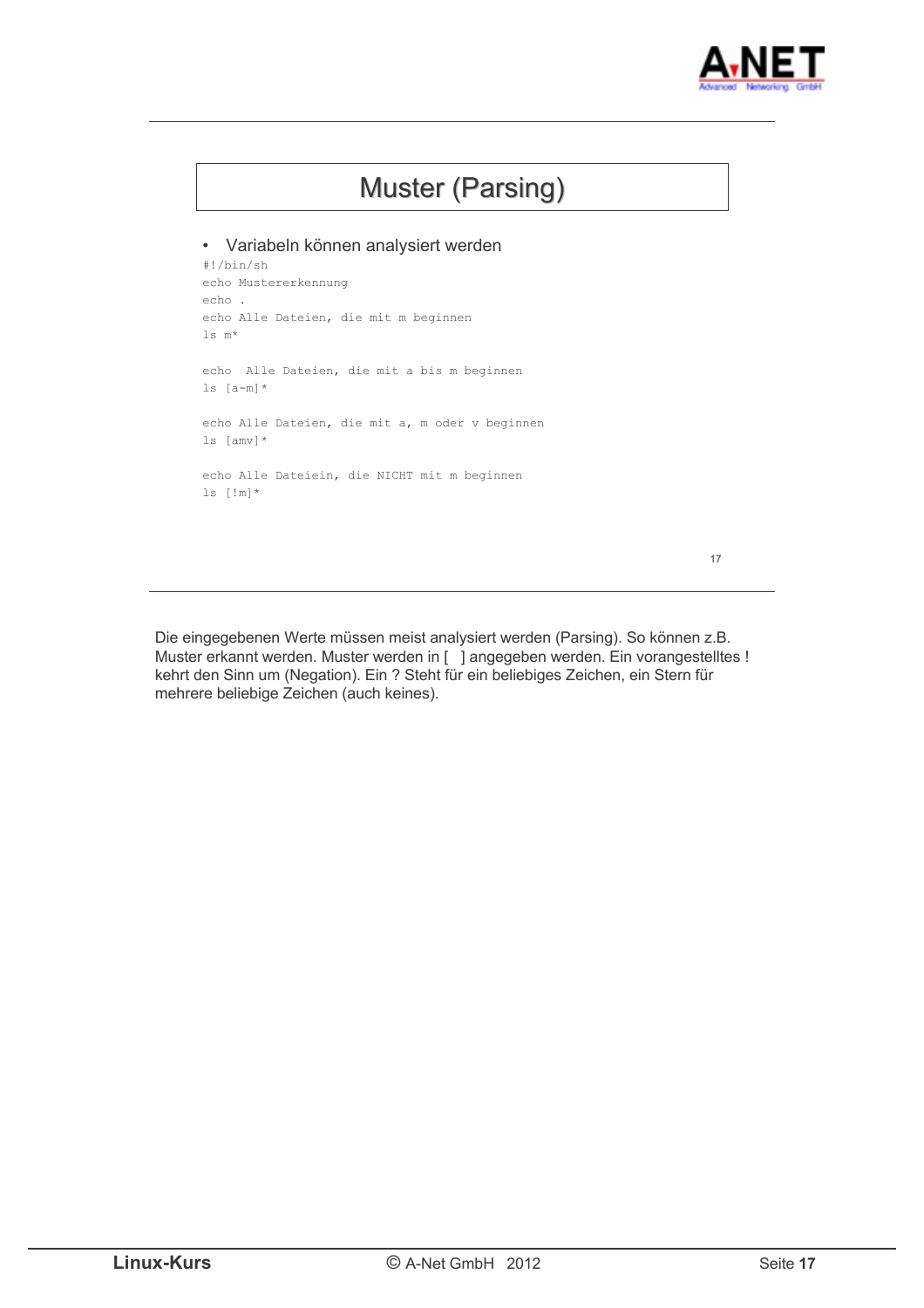



Oft müssen Anweisungen nur ausgeführt werden, wenn bestimmte Bedingungen erfüllt sind. Die Bedingung beginnt mit if und endet mit der Umkehrung fi. Ist die Bedingung wahr, werden die Anweisungen nach then ausgeführt, sonst jene nach else. Eine leere Anweisung besteht aus: (NOP=no operation)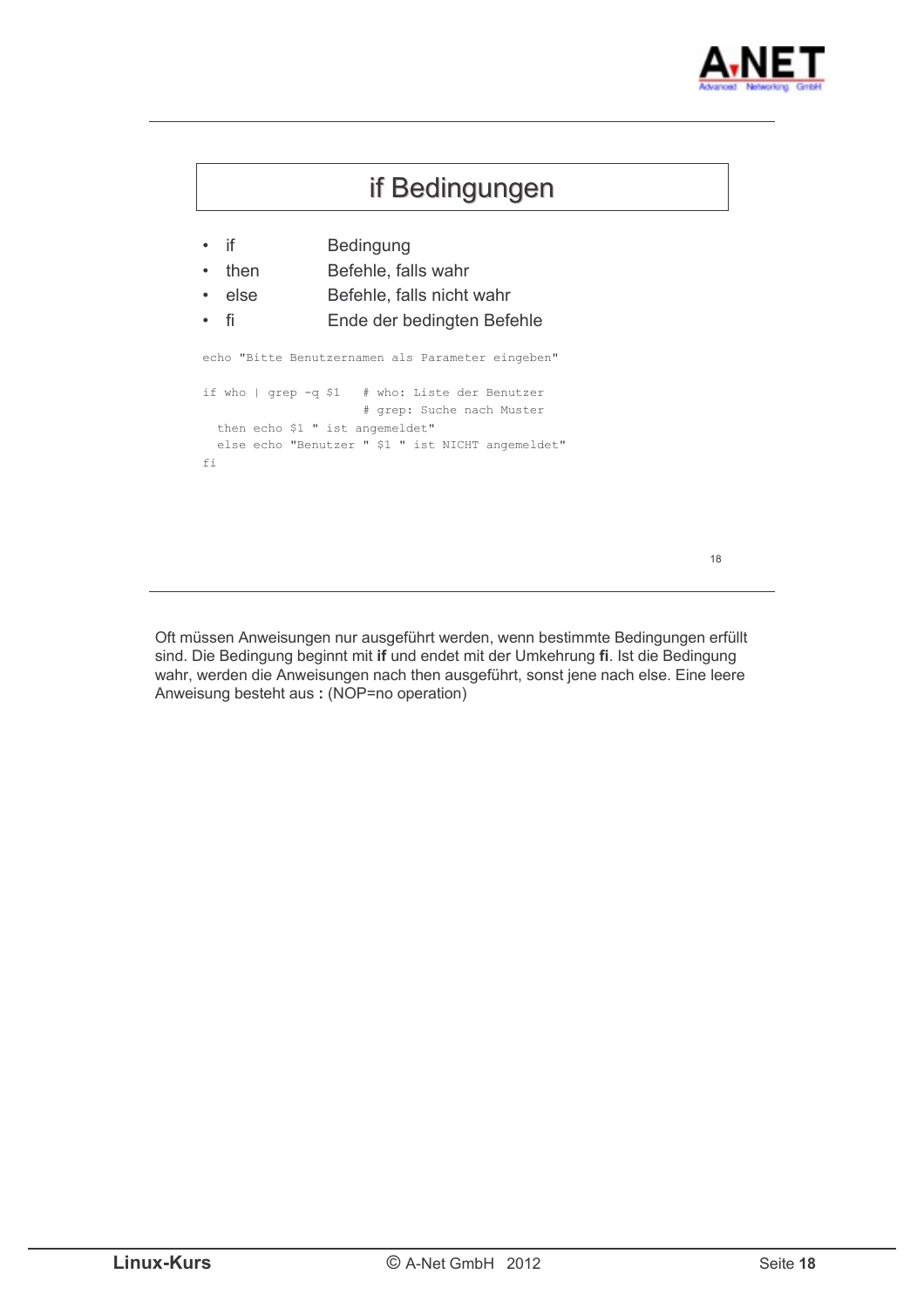



Soll die gleiche Funktion für eine Reihe von Werten ausgeführt werden, eignet sich eine Schlaufe. Hier werden alle IP-Adresse in einem Class C subnet angepingt. Anschliessend könnte im ARP-Cache alle Mac-Adressen der aktiven Stationen abgerufen werden (funktioniert auch bei aktiviertem Firewall).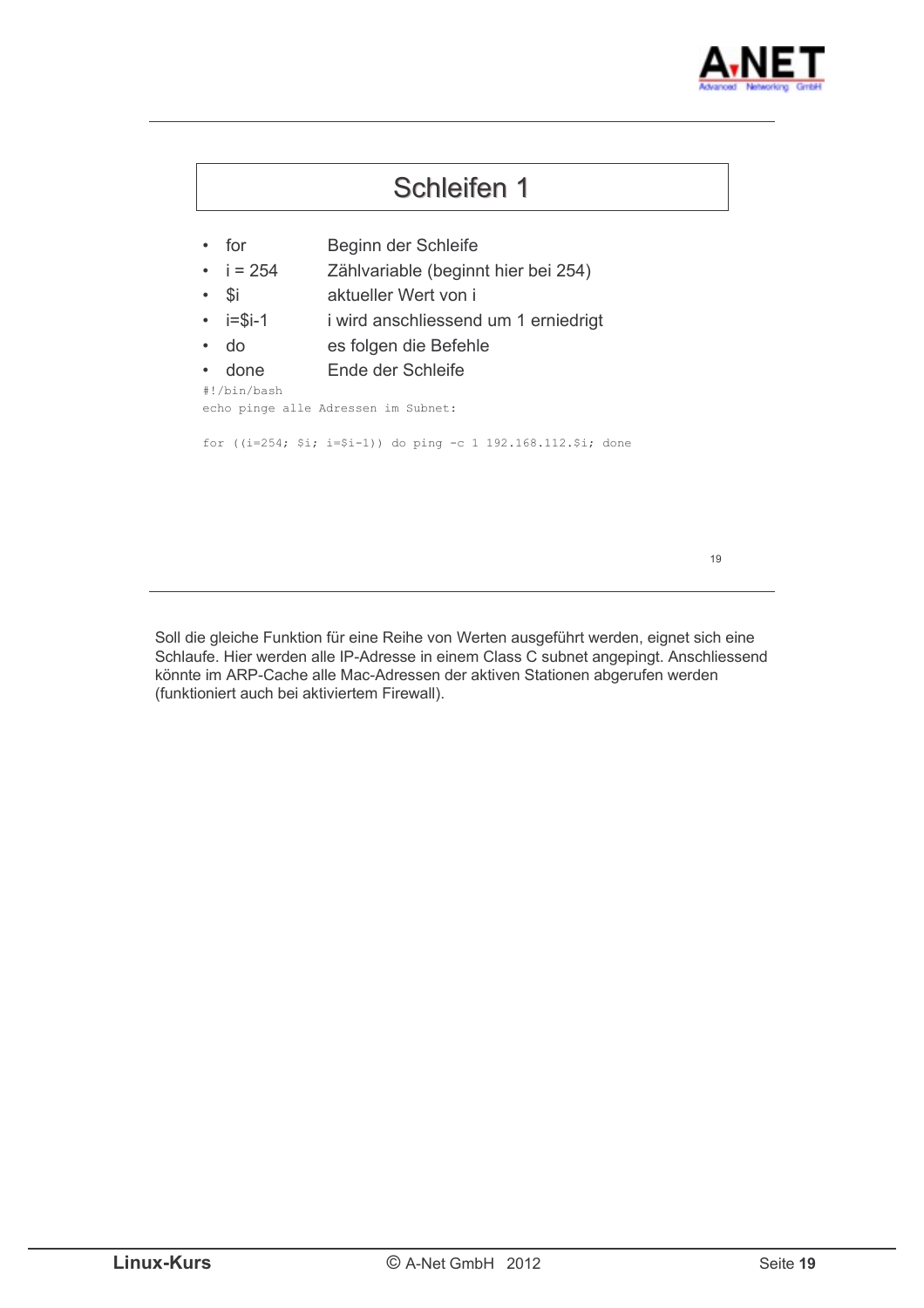



Ein andere Variante führt eine Schlaufe für alle Werte von i aus, bis ein bestimmter Wert erreicht ist. Beachten Sie, dass eine solche Schlaufe endlos läuft, wenn das Abbruchkriterium nicht genau getroffen wird! Deshalb ist ein Test > Endwert sicherer, als  $=$  Endwert.

Die Zählvariable i kann mit i++ nach dem Ausführen der Schlaufe oder mit ++i vorher erhöht werden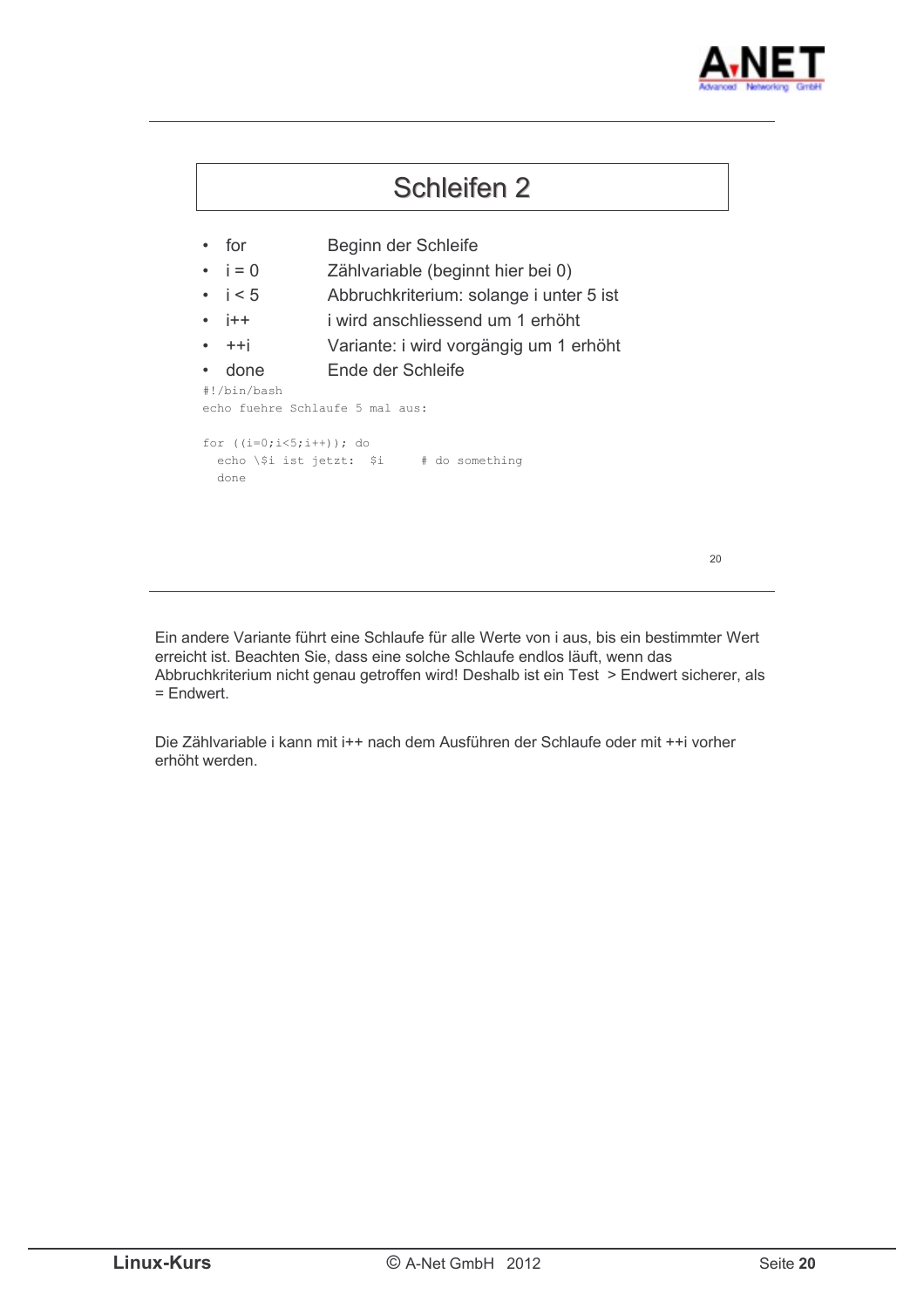



while wird solange ausgeführt, biss ein Abbruch-Kriterium erfüllt ist. Hier ist offensichtlich, dass beim Verpassen dieses Kriteriums eine Endlos-Schleife entsteht.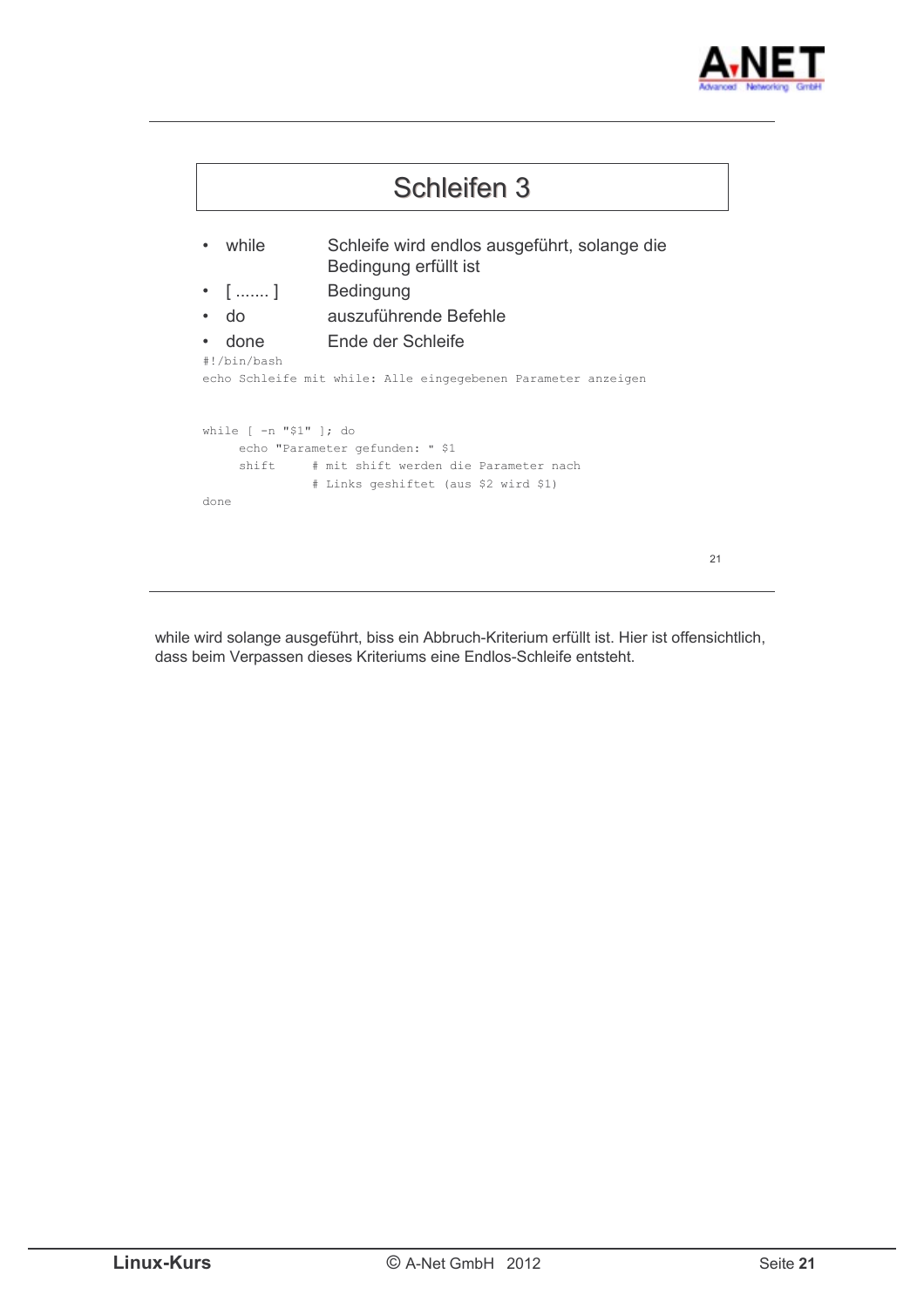



Hier definieren wir eine eigene Funktion count, welche alle Zeilen der Anzeige des Verzeichnisinhalts zählt, dies mit Hilfe der existierenden Funktion wc.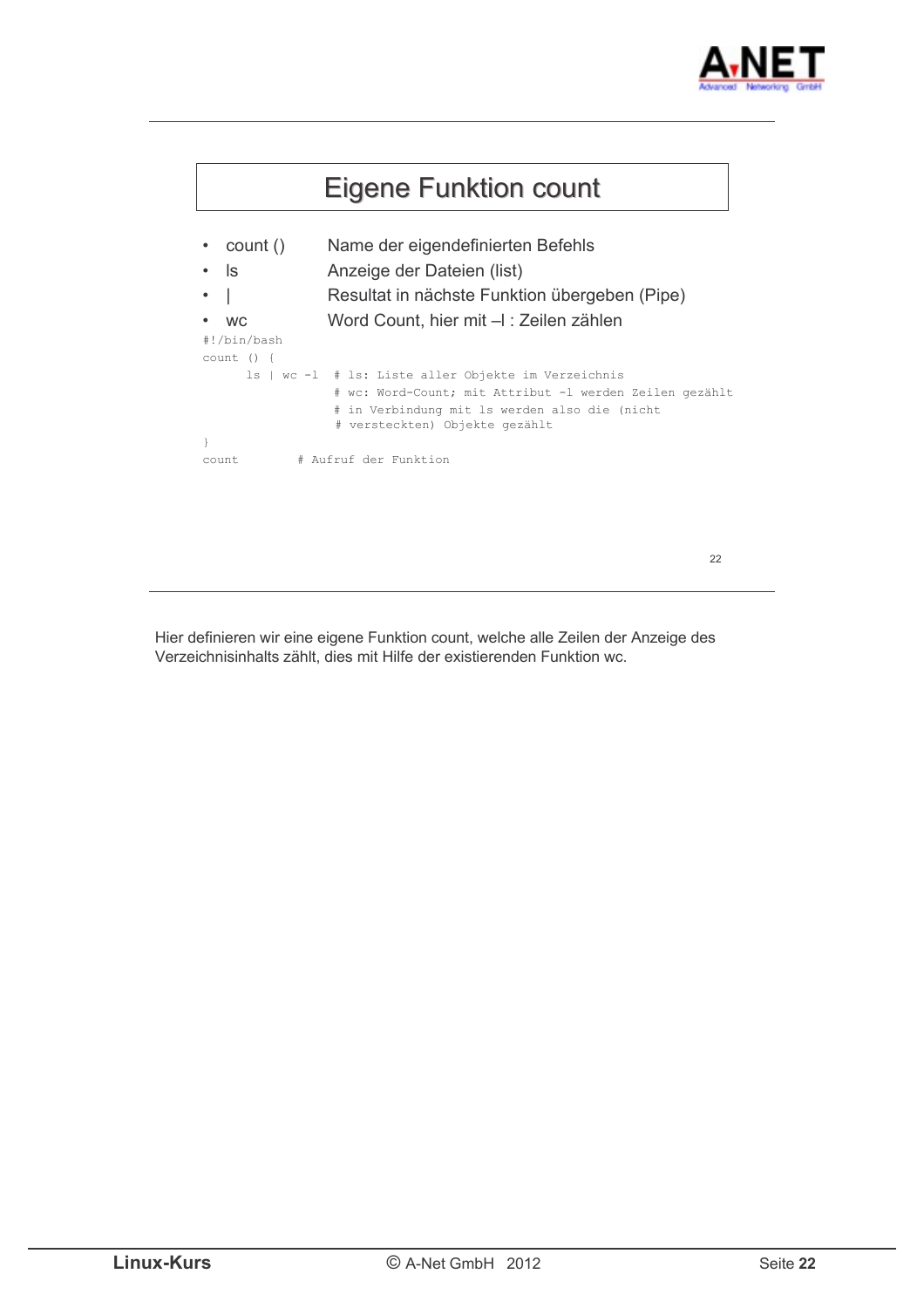

### Returncodes, stdin, stdout, stderr

- · Fast alle Programm geben Return-Codes zurück
- 0 Bedeutet: alle ging korrekt
- 1 oder grösser: mindestens ein Teil ging schief  $\bullet$

23

Programme geben einen Return-Code zurück. Dieser ist 0 wenn das Programm normal beendet wurde. Werte grösser 0 zeigen an, dass etwas nicht funktioniert hat. Was genau 1 und 2 etc. bedeuten hängt von der jeweiligen Funktion ab. Meist gilt, je grösser der Wert desto mehr ging daneben.